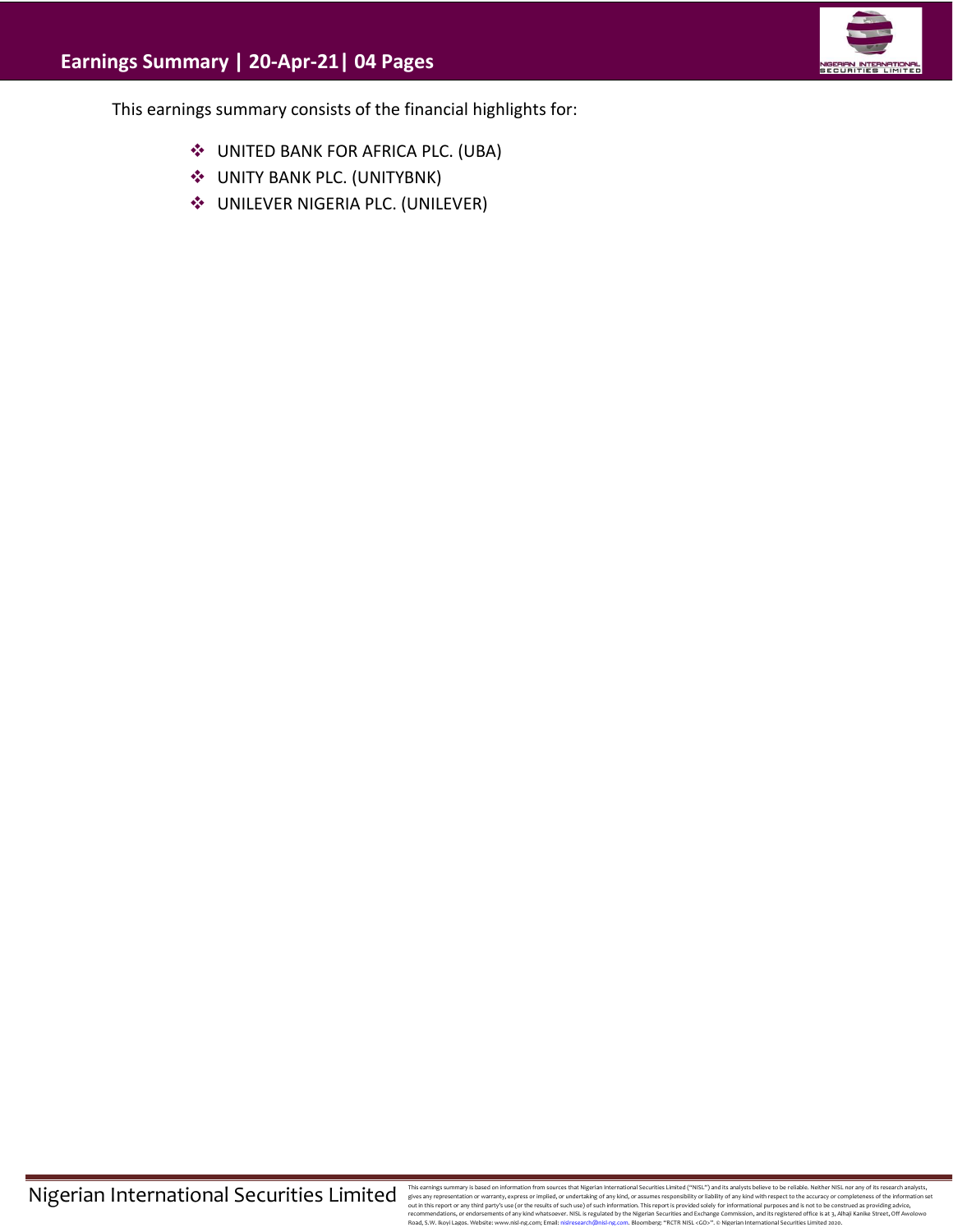

| Earnings Summary   UNITED BANK FOR AFRICA PLC   3M ended 31-Mar-21 |                              |                              |           |  |  |  |
|--------------------------------------------------------------------|------------------------------|------------------------------|-----------|--|--|--|
| <b>Income Statement (N'bn)</b>                                     | <b>3M</b> ended<br>31-Mar-21 | <b>3M</b> ended<br>31-Mar-20 | % Change  |  |  |  |
| <b>Gross Earnings</b>                                              | 155.90                       | 147.25                       | 5.87%     |  |  |  |
| Interest Income                                                    | 108.59                       | 109.11                       | $-0.47%$  |  |  |  |
| Net Interest Income                                                | 74.38                        | 65.42                        | 13.70%    |  |  |  |
| Impairment Loss on Loans and Receivables                           | 1.18                         | 2.27                         | $-47.81%$ |  |  |  |
| Fee and Commission Income                                          | 34.96                        | 28.24                        | 23.79%    |  |  |  |
| Net Trading & FX Income                                            | 10.47                        | 9.15                         | 14.48%    |  |  |  |
| Other Income                                                       | 1.43                         | 0.68                         | 110.59%   |  |  |  |
| Operating Income                                                   | 106.65                       | 93.94                        | 13.52%    |  |  |  |
| <b>Total Operating Expenses</b>                                    | 64.45                        | 58.66                        | 9.88%     |  |  |  |
| <b>PBT</b>                                                         | 40.58                        | 32.73                        | 24.00%    |  |  |  |
| <b>PAT</b>                                                         | 38.16                        | 30.10                        | 26.76%    |  |  |  |
|                                                                    | <b>3M</b> ended              | <b>FY</b> ended              |           |  |  |  |
| <b>Balance Sheet (N'bn)</b>                                        | 31-Mar-21                    | 31-Dec-20                    | % Change  |  |  |  |
| Property and Equipment                                             | 153.42                       | 153.19                       | 0.15%     |  |  |  |
| Cash & Bank Balances                                               | 1,902.66                     | 1,874.62                     | 1.50%     |  |  |  |
| Loans & Advances to Customers                                      | 2,733.05                     | 2,554.98                     | 6.97%     |  |  |  |
| Loans & Advances to Banks                                          | 21.13                        | 77.42                        | $-72.71%$ |  |  |  |
| <b>Investment Securities</b>                                       | 2,610.28                     | 2,580.79                     | 1.14%     |  |  |  |
| <b>Other Assets</b>                                                | 471.80                       | 456.99                       | 3.24%     |  |  |  |
| <b>Total Assets</b>                                                | 7,892.34                     | 7,697.98                     | 2.52%     |  |  |  |
| <b>Customers' Deposits</b>                                         | 5,788.85                     | 5,676.01                     | 1.99%     |  |  |  |
| <b>Bank Deposits</b>                                               | 380.50                       | 418.16                       | $-9.01%$  |  |  |  |
| <b>Borrowings</b>                                                  | 707.37                       | 694.36                       | 1.87%     |  |  |  |
| <b>Other Liabilities</b>                                           | 253.25                       | 185.31                       | 36.66%    |  |  |  |
| <b>Total Liabilities</b>                                           | 7,129.97                     | 6,973.83                     | 2.24%     |  |  |  |
| Shareholders' fund                                                 | 762.37                       | 724.15                       | 5.28%     |  |  |  |
| Per share data ( <del>N</del> )                                    | <b>3M</b> ended<br>31-Mar-21 | <b>3M</b> ended<br>31-Mar-20 | % Change  |  |  |  |
| <b>Current Price</b>                                               | 7.05                         |                              |           |  |  |  |
| Revenue Per Share                                                  | 4.56                         | 4.31                         | 5.87%     |  |  |  |
| Earnings Per Share                                                 | 1.04                         | 0.83                         | 25.30%    |  |  |  |
| Trailing 12M EPS                                                   | 3.41                         |                              |           |  |  |  |
| <b>Book-Value Per Share</b>                                        | 22.29                        | 21.17                        | 5.28%     |  |  |  |
| <b>Valuation Multiples/Financial Ratios</b>                        |                              | <b>Corporate Action</b>      |           |  |  |  |
| Shares Outstanding (bn)                                            | 34.199                       | Dividend (N)                 |           |  |  |  |
| Trailing 12M Price/EPS                                             | 2.07x                        | Dividend Yield               |           |  |  |  |
| Price/BVPS                                                         | 0.32x                        |                              |           |  |  |  |
| Price/Sales                                                        | 1.55x                        |                              |           |  |  |  |
| RoAE                                                               | 15.69%                       |                              |           |  |  |  |
| RoAA                                                               | 1.50%                        |                              |           |  |  |  |

Source: NSE, NISL Research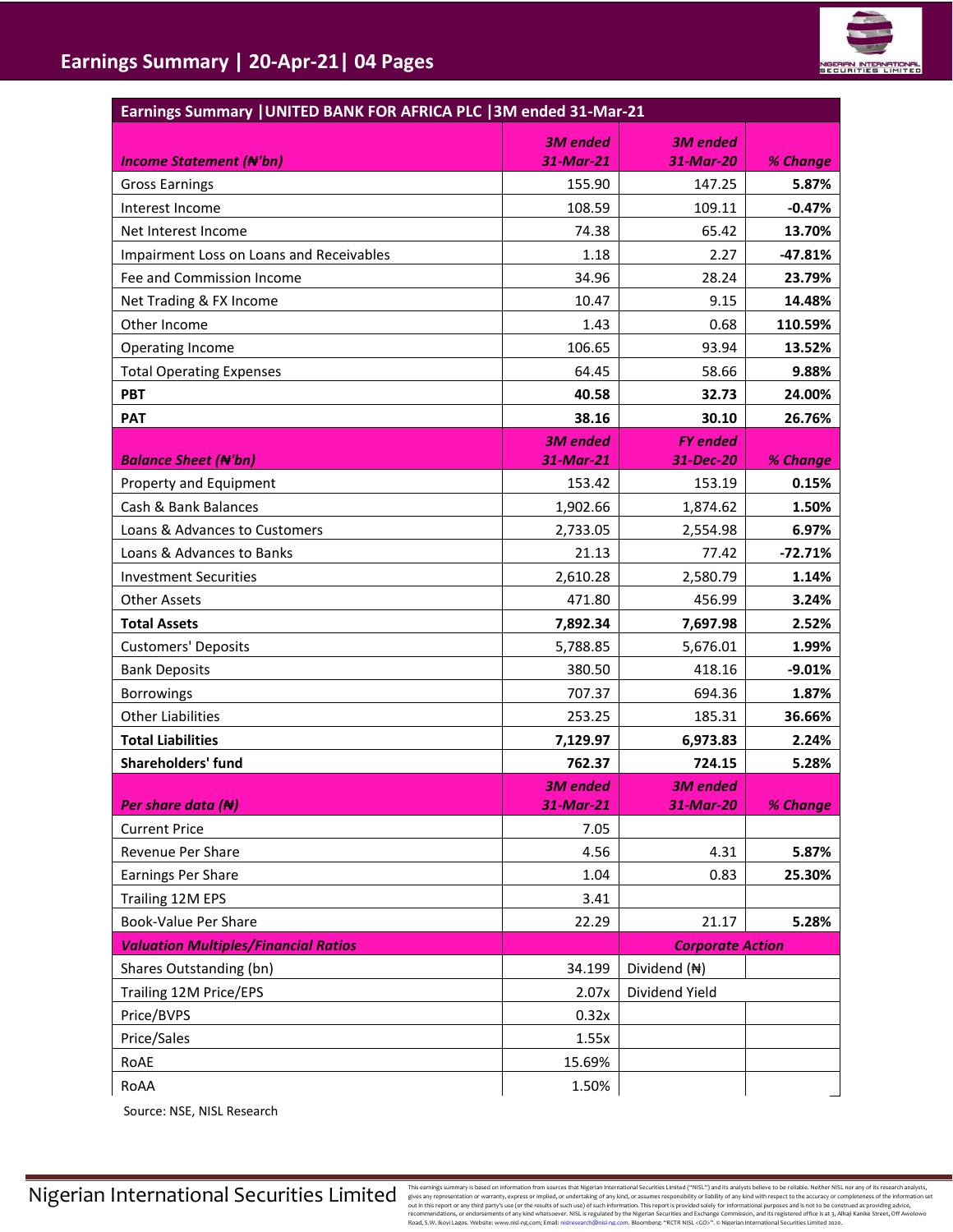| Earnings Summary   UNITY BANK PLC   FY ended 31-Dec-20 |                 |                         |             |
|--------------------------------------------------------|-----------------|-------------------------|-------------|
|                                                        | <b>FY</b> ended | <b>FY</b> ended         |             |
| <b>Income Statement (N'bn)</b>                         | 31-Dec-20       | 31-Dec-19               | % Change    |
| Gross Income                                           | 40.52           | 41.26                   | $-1.78%$    |
| Interest and Similar Income                            | 39.12           | 35.95                   | 8.82%       |
| Net Interest Income                                    | 17.75           | 16.49                   | 7.60%       |
| Net Fee and Commission Income                          | 5.22            | 4.98                    | 4.84%       |
| Net Trading Income                                     | (3.82)          | 0.33                    | $-1259.17%$ |
| Other Operating Income                                 | 2.19            | 3.33                    | $-34.33%$   |
| <b>Total Operating Income</b>                          | 21.34           | 25.13                   | $-15.10%$   |
| Impairment (Loss)/Writeback of Financial Asset         | 4.13            | (1.92)                  | 314.75%     |
| <b>Total Operating Expenses</b>                        | 23.24           | 19.57                   | 18.77%      |
| PBT                                                    | 2.22            | 3.64                    | $-38.96%$   |
| PAT                                                    | 2.09            | 3.38                    | $-38.33%$   |
|                                                        | <b>FY</b> ended | <b>FY</b> ended         |             |
| <b>Balance Sheet (N'bn)</b>                            | 31-Dec-20       | 31-Dec-19               | % Change    |
| Property and Equipment                                 | 21.915          | 21.964                  | $-0.22%$    |
| Cash & Bank Balances                                   | 99.267          | 14.209                  | 598.61%     |
| Loans & Advances to Customers                          | 202.081         | 104.018                 | 94.28%      |
| <b>Financial Investments</b>                           | 127.219         | 116.471                 | 9.23%       |
| <b>Other Assets</b>                                    | 41.538          | 36.390                  | 14.15%      |
| <b>Total Assets</b>                                    | 492.02          | 293.05                  | 67.90%      |
| <b>Customers' Deposits</b>                             | 356.62          | 257.69                  | 38.39%      |
| Debt Issued & Other Borrowings                         | 264.874         | 183.304                 | 44.50%      |
| <b>Other Liabilities</b>                               | 145.941         | 130.913                 | 11.48%      |
| <b>Total Liabilities</b>                               | 767.43          | 571.91                  | 34.19%      |
| Shareholders' fund                                     | (275.410)       | (278.856)               | $-1.24%$    |
|                                                        | <b>FY</b> ended | <b>FY</b> ended         |             |
| Per share data $(H)$                                   | 31-Dec-20       | 31-Dec-19               | % Change    |
| <b>Current Price</b>                                   | 0.59            |                         |             |
| Earnings Per Share                                     | 0.18            | 0.29                    | $-38.32%$   |
| Trailing 12M EPS                                       | 0.18            |                         |             |
| Book-Value Per Share                                   | (23.56)         | (23.86)                 | $-1.24%$    |
| <b>Valuation Multiples/Financial Ratios</b>            |                 | <b>Corporate Action</b> |             |
| Shares Outstanding (bn)                                | 11.689          | Dividend (N)            | NIL         |
| Price/ Trailing 12M EPS                                | 3.31x           | Dividend Yield          |             |
| Price/BVPS                                             | $-0.03x$        |                         |             |
| RoAE                                                   | $-0.75%$        |                         |             |
| RoAA                                                   | 0.53%           |                         |             |

Source: NSE, NISL Research